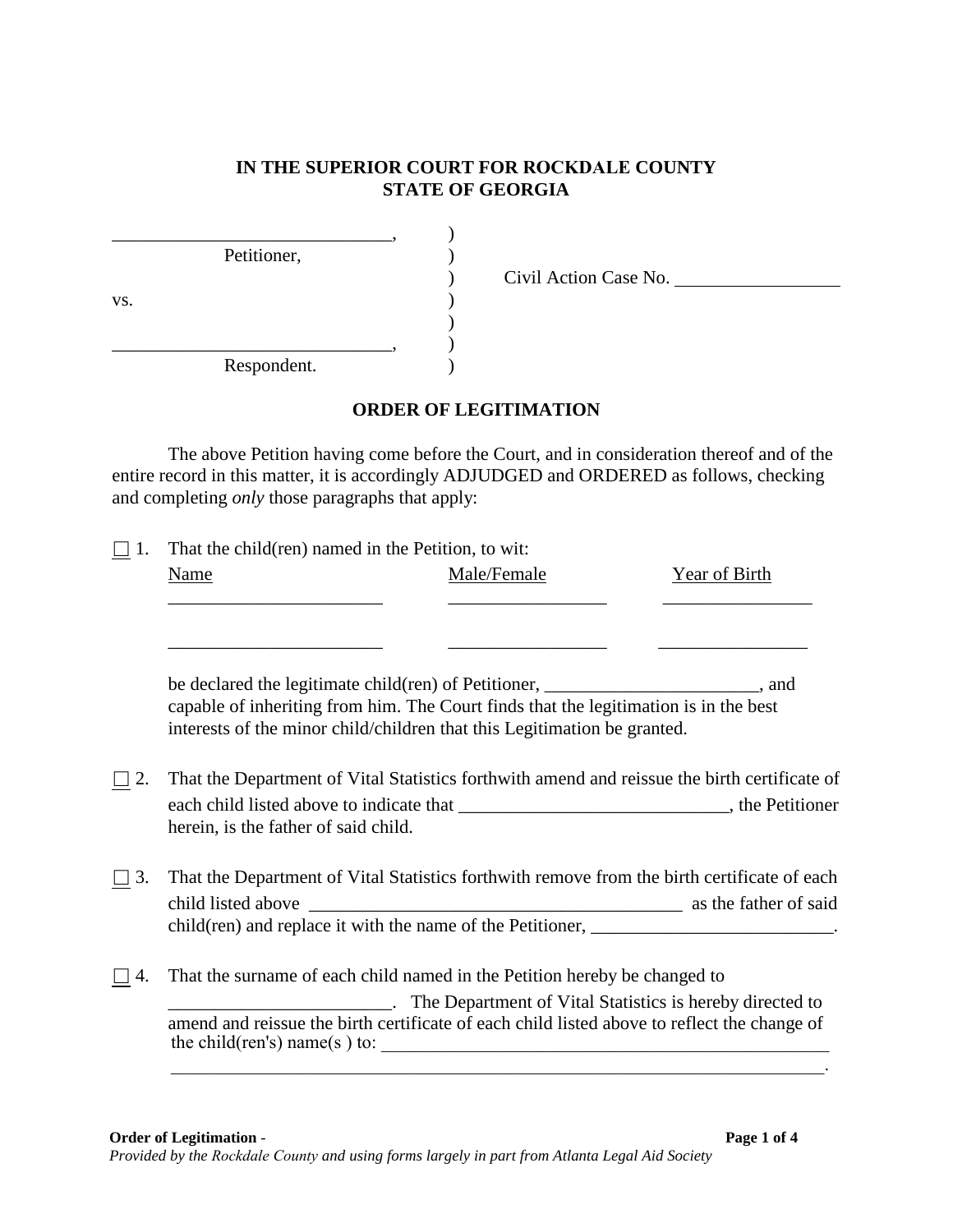$\Box$  5. That the Agreement entered into by the parties and filed with the Court on  $\Box$ is hereby attached and adopted by the Court. Each party is ORDERED to abide by the terms of that Agreement.

#### □ 6. **Custody of the Minor Child(ren):**

- □ (a) The (Petitioner or Respondent) shall have sole permanent custody of the child(ren).
- □ (b) The (Petitioner or Respondent) shall have primary physical custody of the children, and both parties shall have joint legal custody of them. The parties shall consult each other and try to reach a joint decision on all major issues concerning the child(ren)'s education, health care and religious upbringing. However, if the parties are not able to reach a joint decision concerning one of these major issues, the (Petitioner or Respondent) shall make the final decision on the issue.
- $\Box$  (c) The Mother, \_\_\_\_\_\_\_\_\_\_\_\_\_\_\_\_\_\_\_\_\_\_\_\_\_\_, of the minor child(ren) is deceased. The Petitioner is hereby awarded legal and physical custody of the minor child(ren).

## □ 7. **Visitation with the Minor Child(ren) is awarded to Petitioner** *See Parenting Plan Order for the specific terms of visitation*.

#### □ 8. **Child Support:**

- $\Box$  (a) This issue is not addressed in this order, either because the Court lacks personal jurisdiction over the Defendant, or because the parties have not asked the Court to decide the issue of child support.
- □ (b) The (Petitioner or Respondent) shall pay to the \_\_\_\_\_\_\_\_\_\_\_\_\_\_\_\_\_\_\_\_\_\_ (Petitioner or Respondent), for the support of the minor child(ren). *See Child Support Addendum Order for the specific terms of child support*.

#### □ 10. **Health Insurance for Minor Child(ren):**

 $\Box$  (a) This issue is not addressed herein, either because the Court lacks personal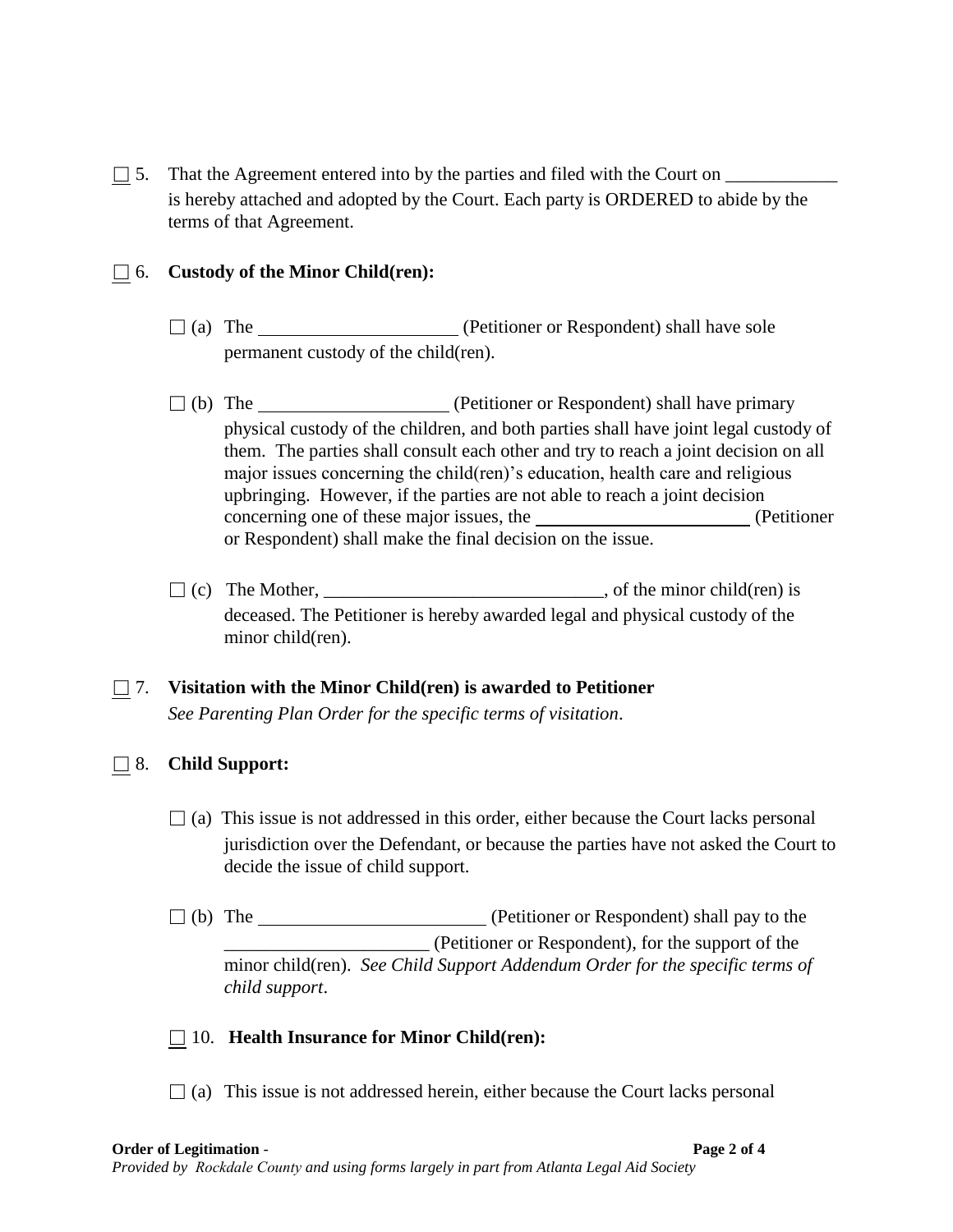jurisdiction over the Respondent, or because neither party has asked the Court to address the issue of health insurance in this action.

□ (b) The <u>contract of</u> (Petitioner or Respondent) shall maintain a policy of medical, dental and hospitalization insurance for the benefit of the minor child(ren), until each child reaches the age of eighteen, dies, marries, or otherwise becomes emancipated; except that if a child becomes eighteen years old while enrolled in and attending secondary school on a full-time basis, then the insurance shall continue until that child has graduated from secondary school or reaches twenty years of age, whichever occurs first. The (Petitioner or Respondent) shall provide the (Petitioner or Respondent) with an insurance identification card or such other acceptable proof of insurance coverage and shall cooperate with the (Petitioner or Respondent) in submitting claims under the policy. All money received by the (Petitioner or Respondent) for claims processed under the insurance policy shall be paid to the (Petitioner or Respondent) or to the applicable health care service provider within five (5) days of receipt of the money.

 $\Box$  (c) **Only** if not already reflected in the calculation of child support as evidenced by the attached Child Support Addendum and worksheets, (Petitioner or Respondent) shall provide verification of the amount paid for the children's share of the cost of medical, dental and hospitalization insurance. The (Petitioner or Respondent) shall reimburse the (Petitioner or Respondent) for <u>%</u> of the cost within fifteen (15) days after receiving the verification.

# □ 11. **Medical Expenses for Minor Child(ren):**

- $\Box$  (a) This issue is not addressed herein, either because the Court lacks personal jurisdiction over the Respondent, or because neither party has asked the Court to address the issue of the child(ren)'s health care expenses in this action.
- $\Box$  (b) The  $\Box$  (Petitioner or Respondent) shall be responsible for all expenses incurred for the children=s health care (including medical, dental, mental health and hospital care) that are not covered by insurance. The (Petitioner or Respondent) shall provide verification to the (Petitioner or Respondent) of amounts paid or incurred for the children's health care. The \_\_\_\_\_\_\_\_\_\_\_\_\_\_\_\_(Petitioner or Respondent) shall reimburse the (Petitioner or Respondent) or pay the health care provider directly within fifteen (15) days after receiving the verification of a particular health care expense.